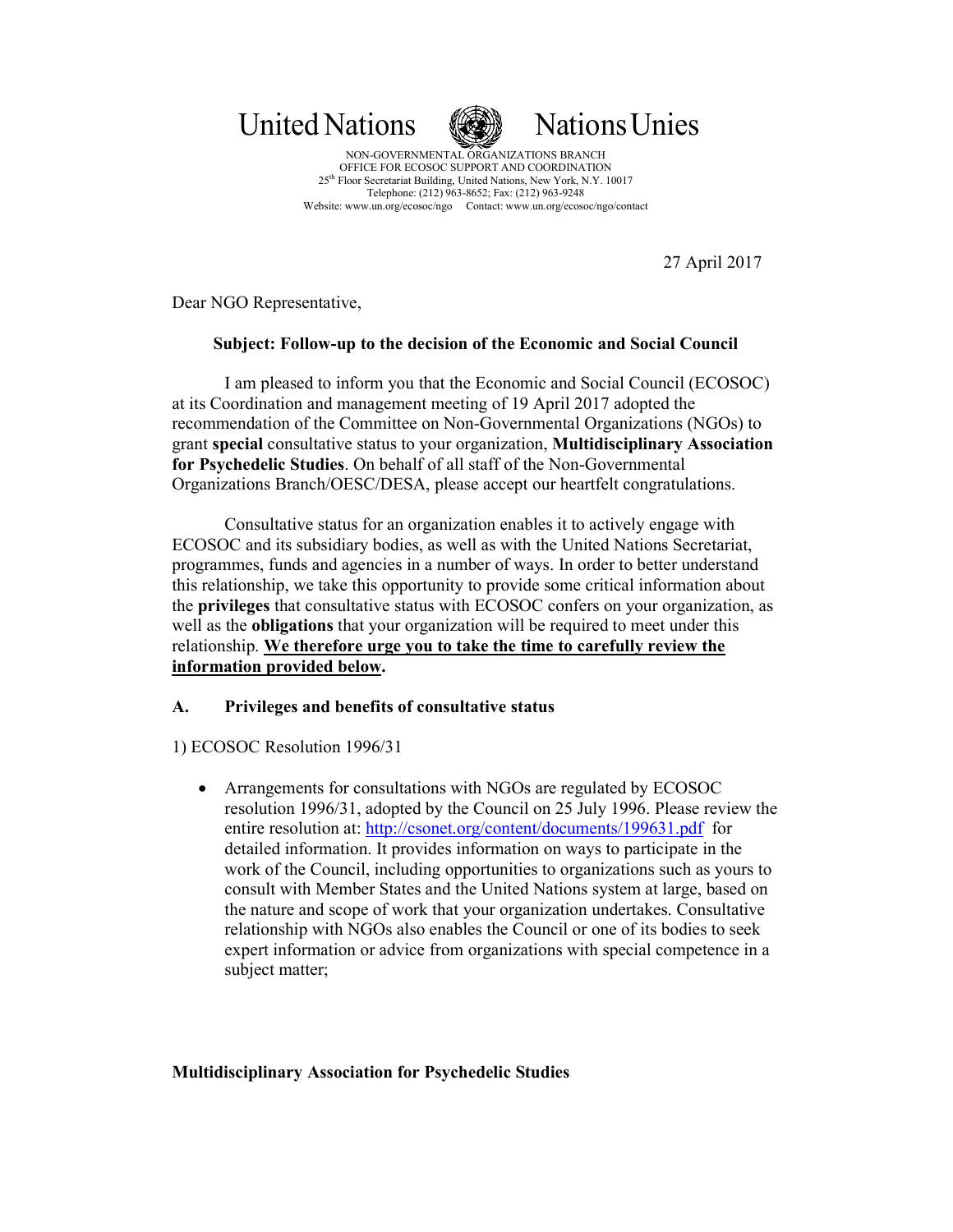- Consultative status allows you to be informed about the provisional agenda of the Economic and Social Council;
- Organizations in general consultative status may request the Secretary-General, through the Committee on Non-Governmental Organizations, to place items of special interest in the provisional agenda of the Council.
- 2) Attendance at meetings and access to the United Nations
	- Your status now entitles you to designate official representatives to the United Nations Headquarters in New York and the United Nations offices in Geneva and Vienna. Your representatives will be able to register for and participate in events, conferences and activities of the United Nations, and organizations in general and special consultative status may designate authorized representatives to sit as observers at public meetings of ECOSOC and its subsidiary bodies, General Assembly, Human Rights Council and other United Nations intergovernmental decision-making bodies. Those on the Roster may have representatives present at such meetings concerned with matters within their field of competence. These arrangements may be supplemented to include other means of participation. To ensure your participation, please use the username and password that have already been assigned to your organization and login to the NGO Branch website at: http://csonet.org/index.php?menu=14 for more information.
	- In order to obtain grounds passes, please use the same login and password information and follow the instructions carefully to designate your representatives for the current calendar year. Please note that representatives nominated by your organization are required to collect their grounds passes in person at designated locations in New York, Geneva and Vienna.
	- Your login and password information should also be used to update your organizational profile and contact information at all times so that we can keep you informed of important communications from the United Nations in a timely manner. Please be aware that all communications from the United Nations Secretariat will be sent to the email address that your organization has provided in its organizational profile. It is the responsibility of the NGO to provide and update this information. Therefore, please set up your email address in such a way as to enable your organization to monitor incoming messages from the NGO Branch without interruption. **To this end, you are advised to check and update your organizational profile every six months at: http://esango.un.org/civilsociety/login.do**. **Failure to do so may cause you to miss critical information from our Office pertaining to your consultative status, or any other information that may prove invaluable to your work and/or your participation in the work of the United Nations.**
- 3) Written statements at ECOSOC
	- Organizations in general and special consultative status are able to submit written statements relevant to the work of the Council on subjects in which these organizations have a special competence. These statements may be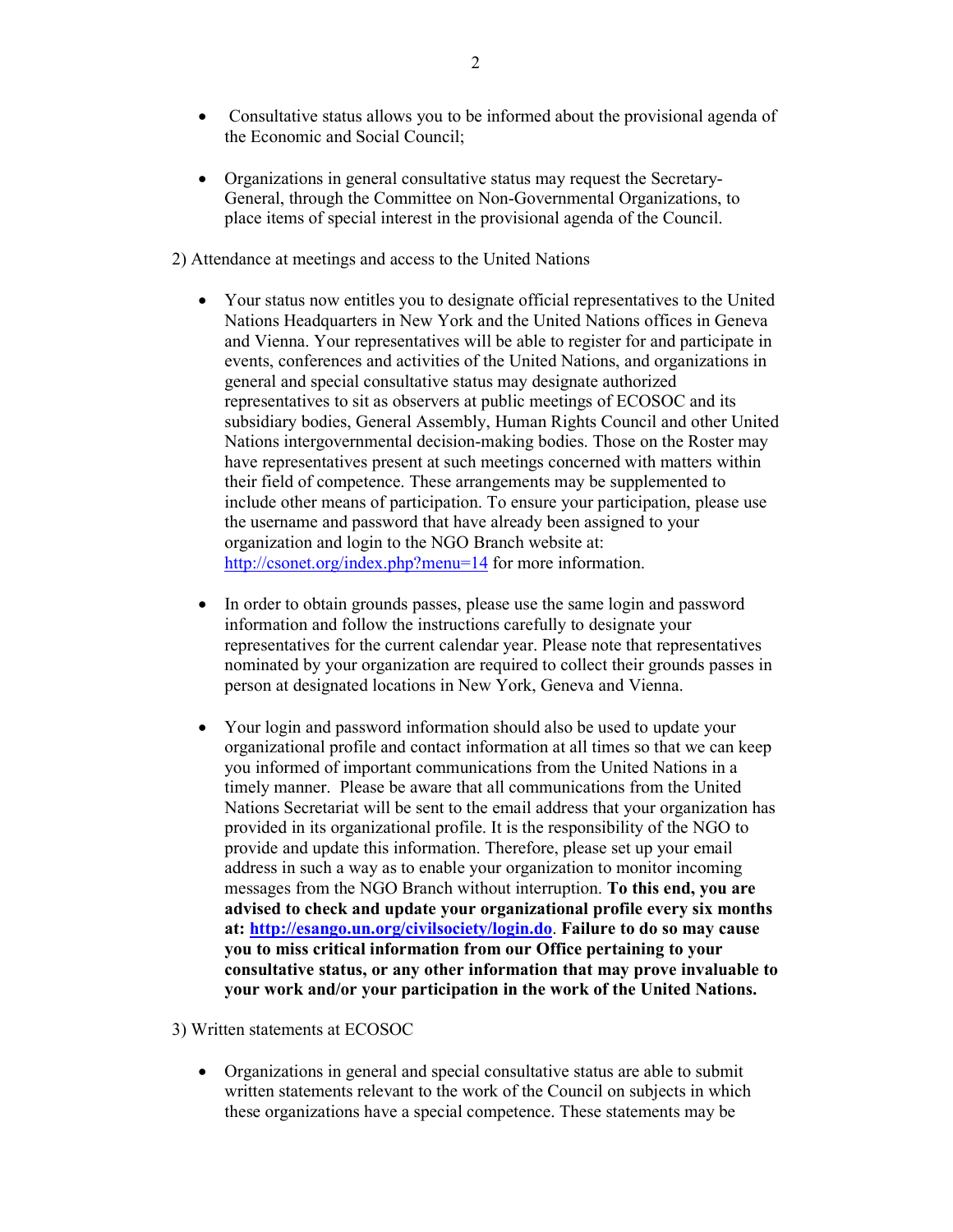circulated by the Secretary-General of the United Nations to the members of the Council.

• Requirements regarding the submission and circulation of written statements are elaborated in resolution 1996/31. They include, but are not limited to, the following:

> (a) Written statements shall be submitted in one of the two working languages of the United Nations (English or French);

(b) They shall be submitted within the time period indicated prior to the Council's meeting each year in order to allow appropriate consultations between the Secretary-General and the organization before circulation;

(c) Written statements from organizations in general consultative status are limited to a maximum of 2,000 words;

(d) Written statements from organizations in special consultative status are limited to a maximum of 500 words;

(e) The Secretary-General, in consultation with the President of the Council, or the Council or its Committee on Non-Governmental Organizations, may invite organizations on the Roster to submit written statements. Provisions for these submissions, if approved, will be determined accordingly by the Council.

4) Oral presentations at ECOSOC

• Requirements for oral statements include, but are not limited to, the following:

(a) The ECOSOC Committee on Non-Governmental Organizations makes recommendations to the Council about which organizations in general and special consultative status should make an oral presentation to the Council, as well as the items on which they should be heard. Such organizations are entitled to make one statement to the Council, subject to the approval of the Council;

(b) Whenever the Council discusses the substance of an item proposed by an NGO in general consultative status and included in the agenda of the Council, such an organization shall be entitled to present orally to the Council, as appropriate.

5) Consultations with ECOSOC and its subsidiary bodies

• Commissions and other subsidiary bodies of ECOSOC may consult with NGOs in general and special status; and such consultations may be arranged at the request of the NGO. Organizations on the roster may also be heard by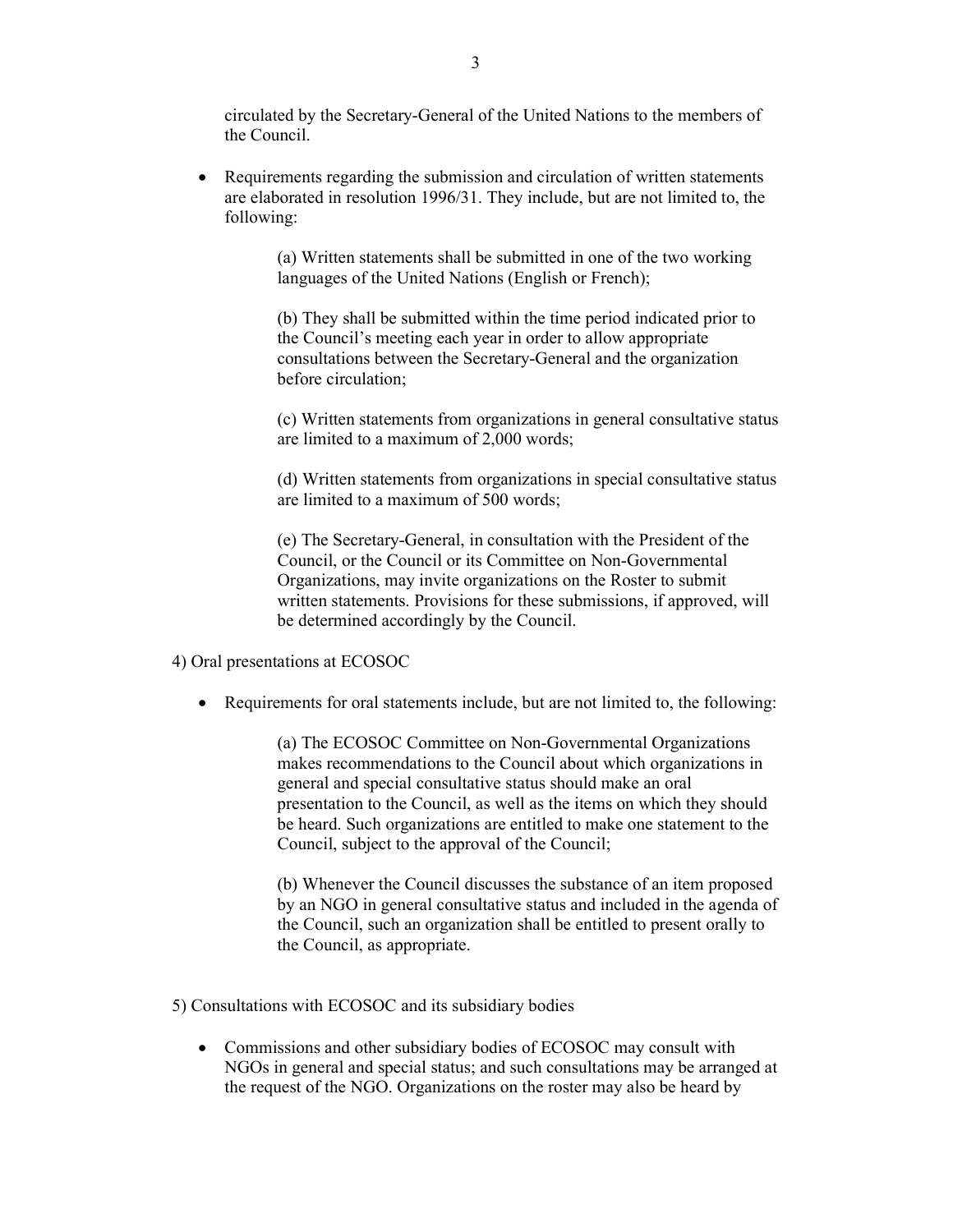these bodies on the recommendation of the Secretary-General and at the request of such commission or subsidiary body;

- A commission of ECOSOC may recommend that an NGO with special competence in a particular field undertake studies or investigations, or prepare papers for the commission;
- NGOs shall be able to consult officers of the appropriate offices of the Secretariat on matters of mutual interest or concern. Such consultation shall be at the request of the NGO or the Secretary-General;
- The Secretary-General may request organizations in general, special and roster status to carry out studies or prepare papers.

6) Use of United Nations facilities

The Secretary-General is authorized to offer United Nations facilities to NGOs in consultative status, including:

- accommodation for conferences or smaller meetings related to the work of ECOSOC;
- appropriate seating arrangements and facilities for obtaining documents during public meetings of the General Assembly that deal with matters in the economic and social and related fields;
- arrangement of informal discussions on matters of special interest to groups or organizations;
- access to United Nations press documentation services;
- prompt and efficient distribution of documents related to ECOSOC and its subsidiary bodies as the Secretary-General deems appropriate;
- use of United Nations libraries.

## **B. Responsibilities and obligations of NGOs in consultative status**

1) Quadrennial reports

• Organizations in general and special consultative status are required to submit a report on the activities of their organizations in support of the work of ECOSOC and the United Nations **once every four years**, known as quadrennial reports, as per ECOSOC resolution 1996/31. This requirement is reinforced through ECOCOC resolution 2008/4 on "Measures to improve the quadrennial reporting procedures." In keeping with these requirements, **your organization will be required to submit its first report for the 2017-2020 period by no later than 1 June 2021** for review by the ECOSOC Committee on NGOs. Please download and carefully follow the guidelines for the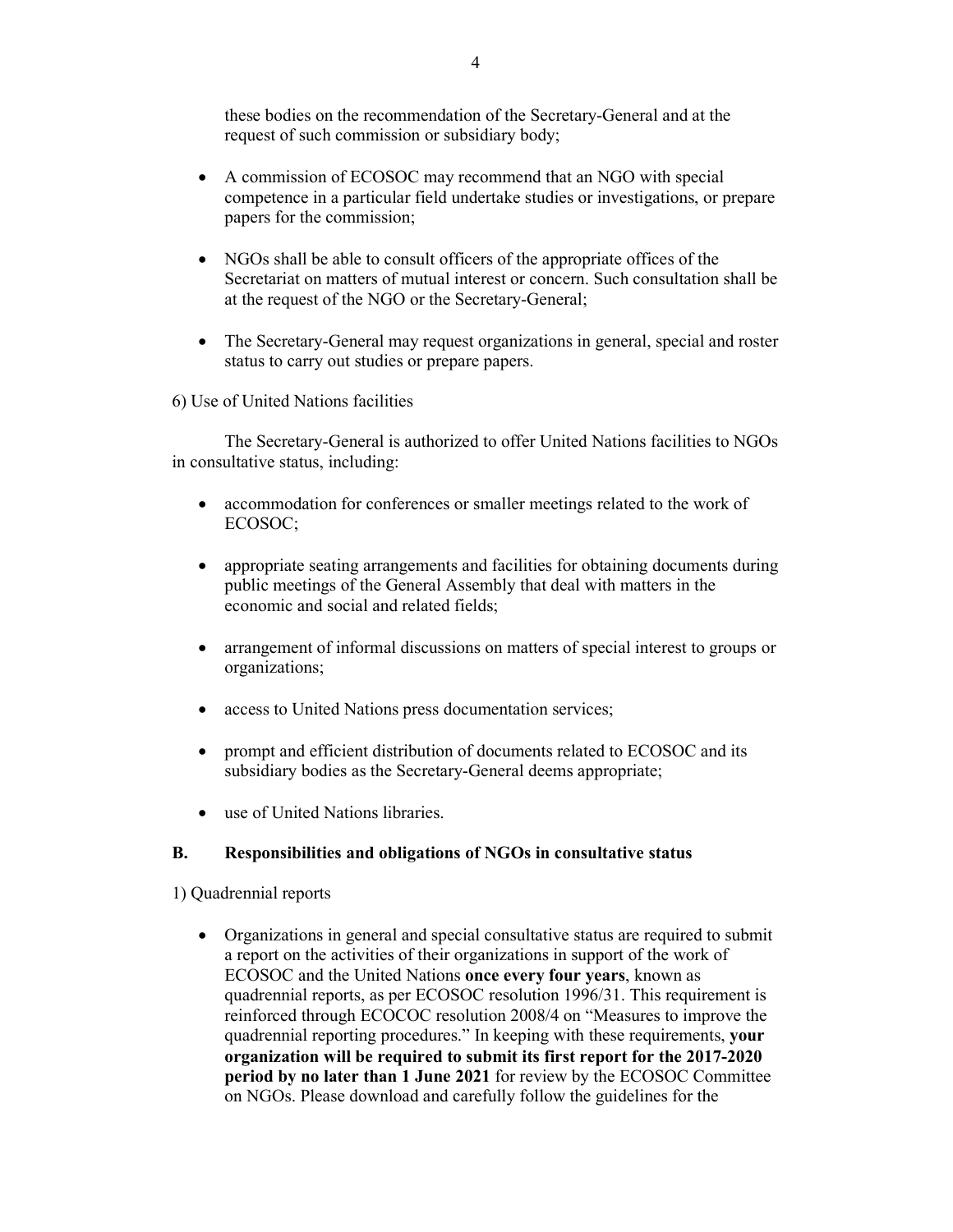submission of these reports on the NGO Branch website at: http://csonet.org/?menu=85

- In the intervening periods between the submission of quadrennial reports, organizations are advised to keep detailed records of participation in United Nations meetings and events, as well as cooperation with United Nations funds and agencies for inclusion in subsequent reports.
- 2) Suspension and withdrawal of consultative status
	- As per resolution 2008/4, if an NGO fails to submit its quadrennial report by the due date of 1 June, following three reminders after the initial due date, the ECOSOC Committee on NGOs shall recommend immediate suspension of consultative status for the organization the following year for a period of one year.
	- According to the same ECOSOC resolution 2008/4, NGOs whose consultative status has been suspended due to an outstanding quadrennial report will be required to submit the report within the period of suspension in order for the Committee on NGOs to consider, take note of the report and recommend reinstatement of consultative status.
	- If, however, an NGO fails to submit the report within the stipulated period, the ECOSOC Committee on NGOs shall recommend to the Council the immediate withdrawal of consultative status. Once consultative status has been withdrawn by the Council, the NGO will no longer be entitled to the benefits and privileges of the relationship.
	- The organization concerned will be entitled to re-apply for consultative status only after a period of three years, following the effective date of withdrawal of status.
	- Additionally, consultative status of NGOs can be suspended for up to three years or withdrawn by the decision of the Economic and Social Council on the recommendation of its Committee on Non- Governmental Organizations in the following cases:

(a) If an organization, either directly or through its affiliates or representatives acting on its behalf, clearly abuses its status by engaging in a pattern of acts contrary to the purposes and principles of the Charter of the United Nations including unsubstantiated or politically motivated acts against Member States of the United Nations incompatible with those purposes and principles;

(b) If there exists substantiated evidence of influence from proceeds resulting from internationally recognized criminal activities such as the illicit drugs trade, money-laundering or the illegal arms trade;

(c) If, within the preceding three years, an organization did not make any positive or effective contribution to the work of the United Nations